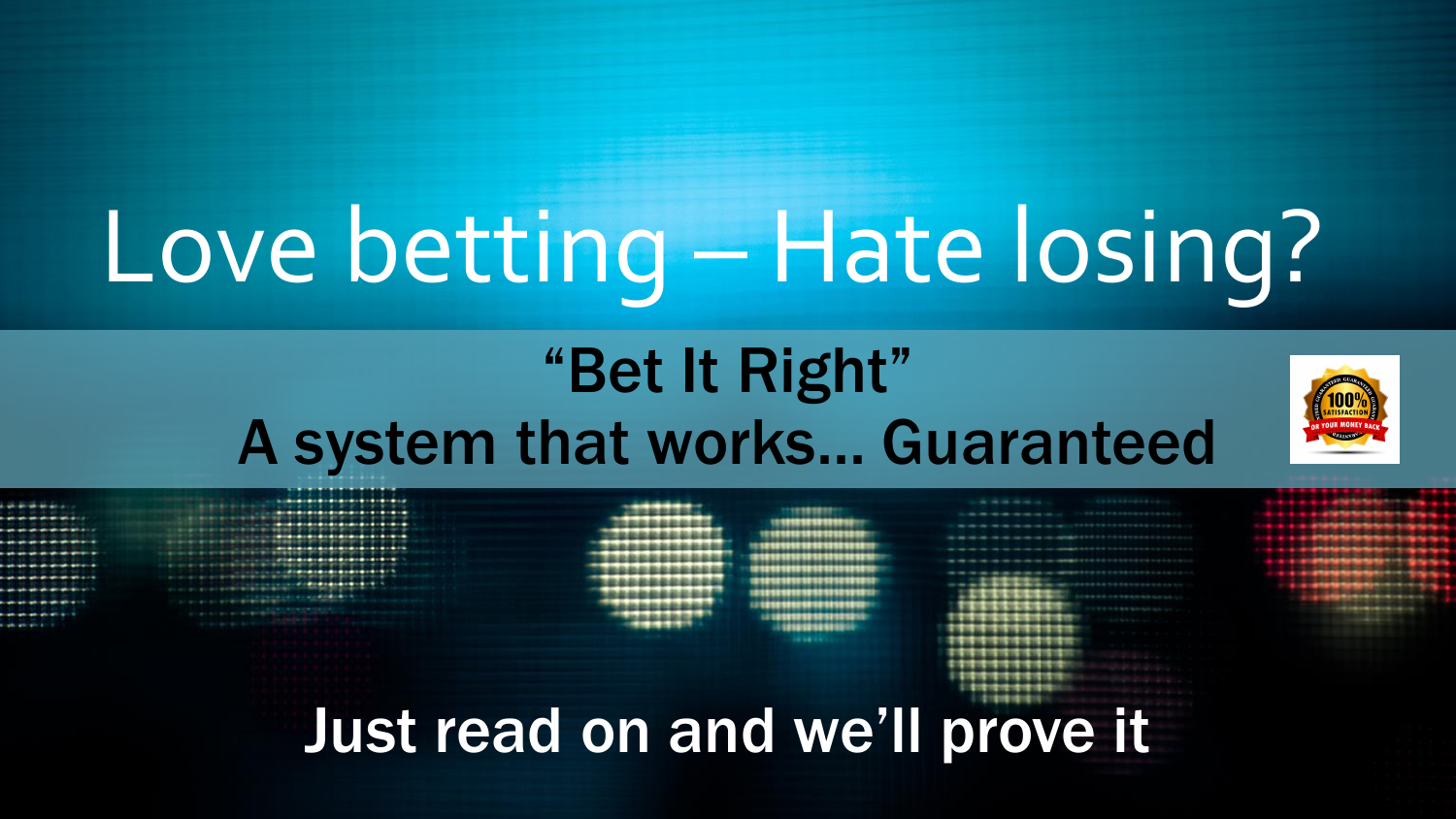

Allow us to send you to the moon with daily profits!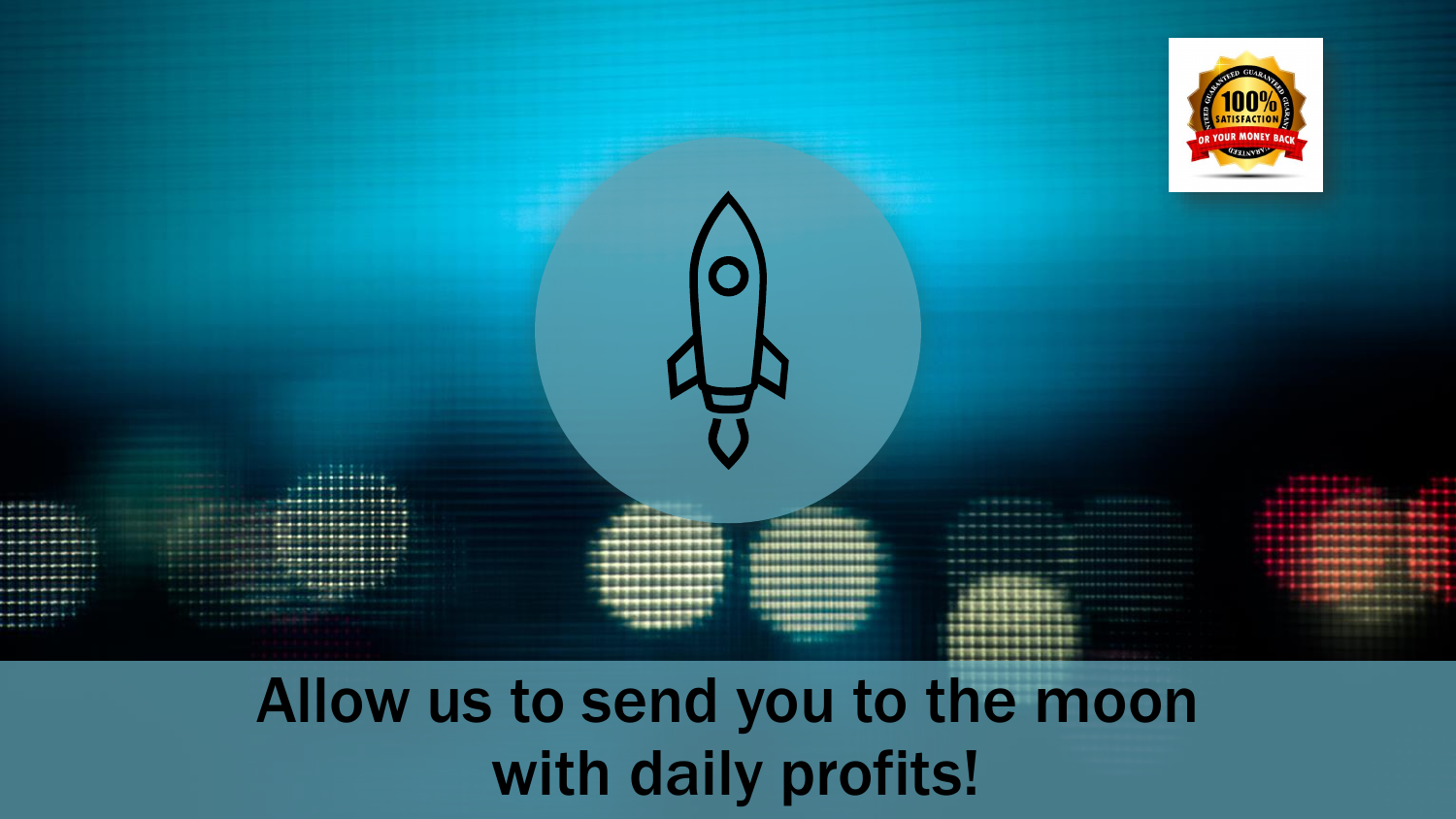### Do you enjoy a flutter?

Everyone does but most lose their hard earned money as the system is designed to take your money!

Well, this system is designed to beat theirs, all legal and above board.

The system is easy to follow and is full proof, hence why we guarantee results.

You can't lose, its that simple!

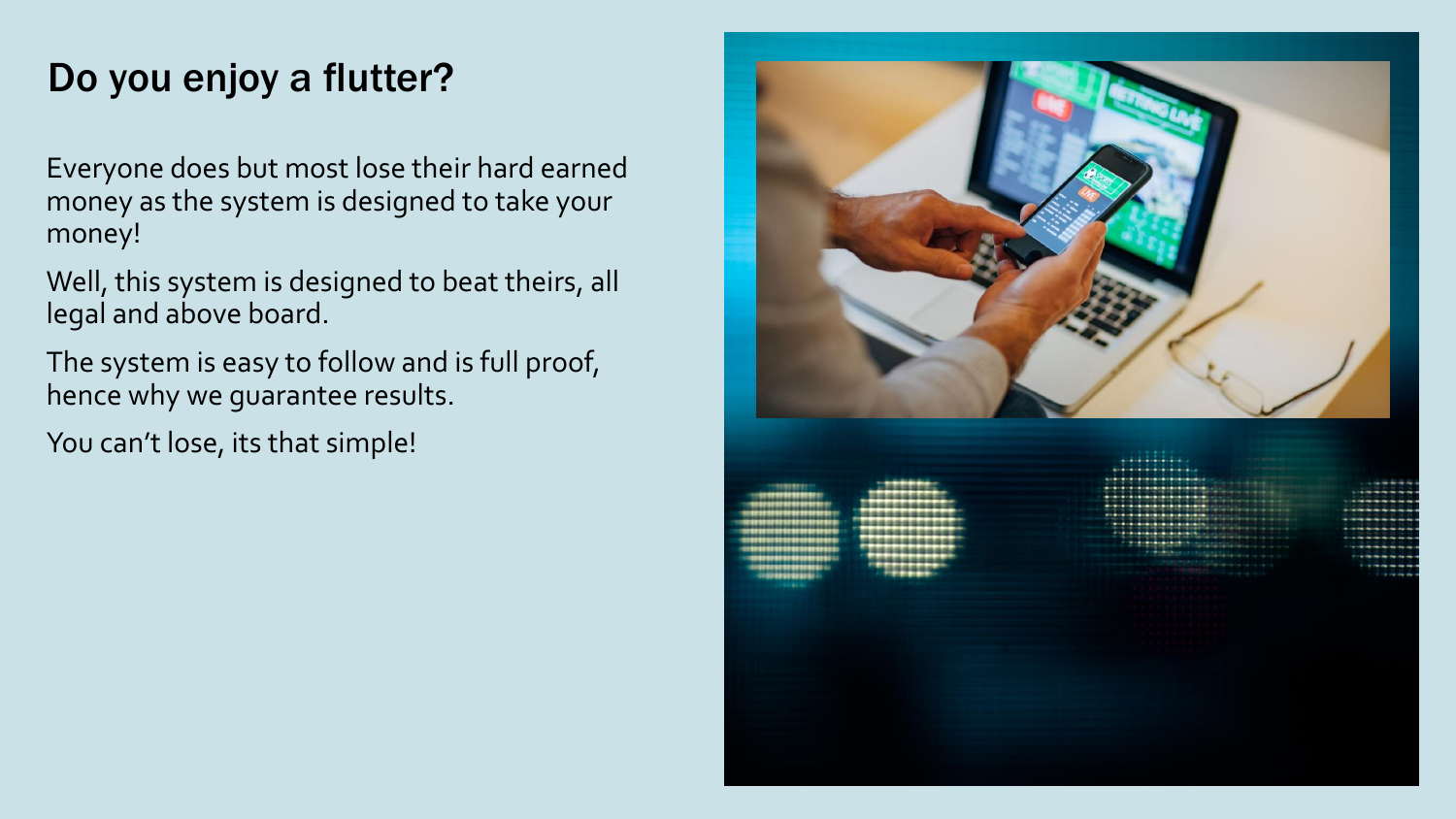# What can this opportunity do for me?

It will give you an additional, guaranteed income if you follow our system!



This system can make you up-to £10,000 per year, plus, betting in your spare time, as and when suits you!



Video's will explain the system and you'll be up and running in 30 minutes.



It's a no risk business opportunity, just follow our system and you "WILL" make money…



If you wish to earn even more, you can subscribe for additional information, tips and much more



Low start set-up, once you join, it only cost £30 to get started and your away!



Cancel anytime no contracts..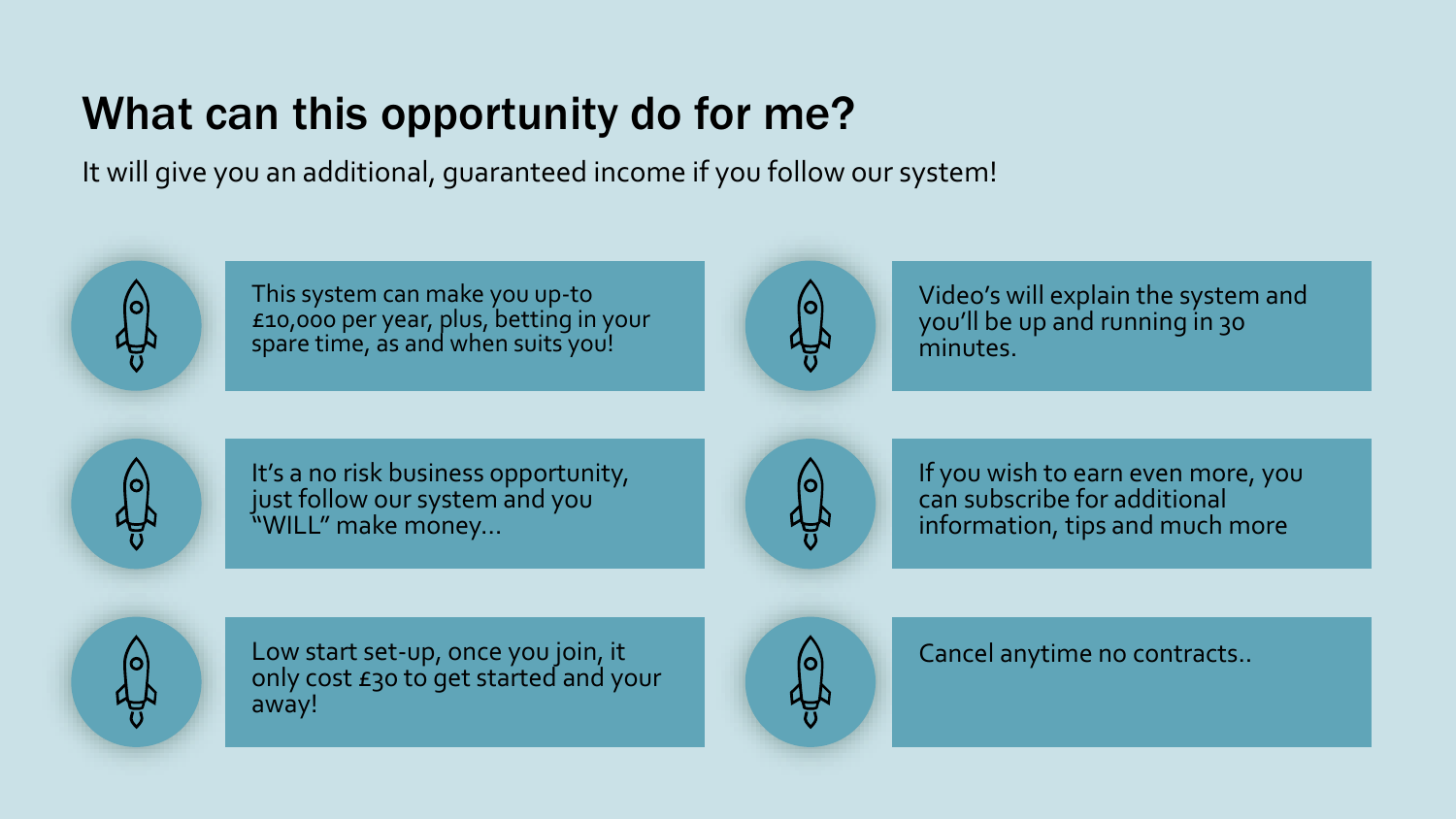

## Our Business Model:

We will show you everything you need to know about the system.

- No experience needed
- Low cost set up
- Repeat the system to earn extra income
- The more bets you place using our system the more you earn
- Video will explain everything
- Full back up and support 24/7
- It really is a no brainer

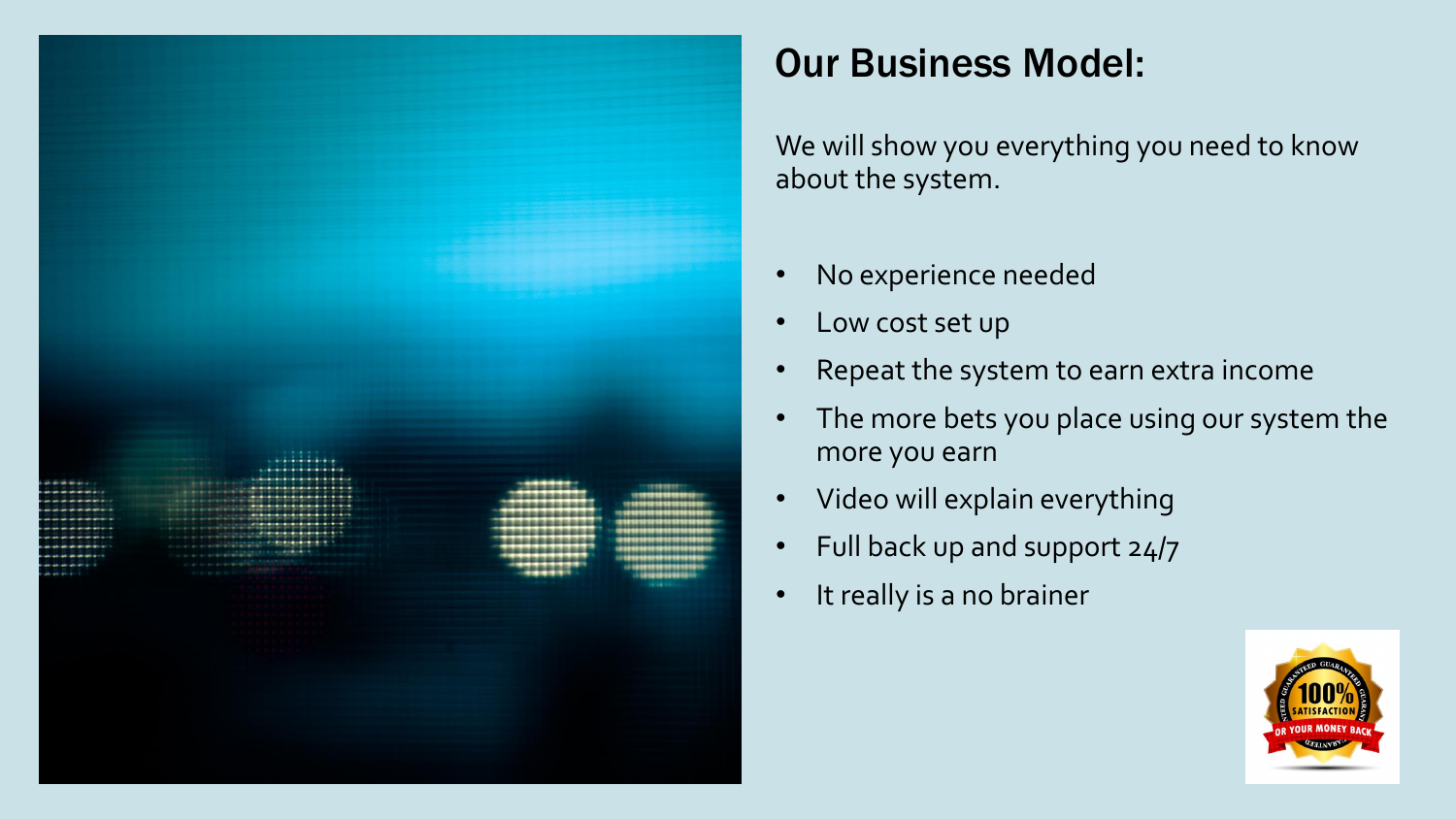

The system works – how much you earn will only depend on how many bets you place! You are in control and answer to no one!

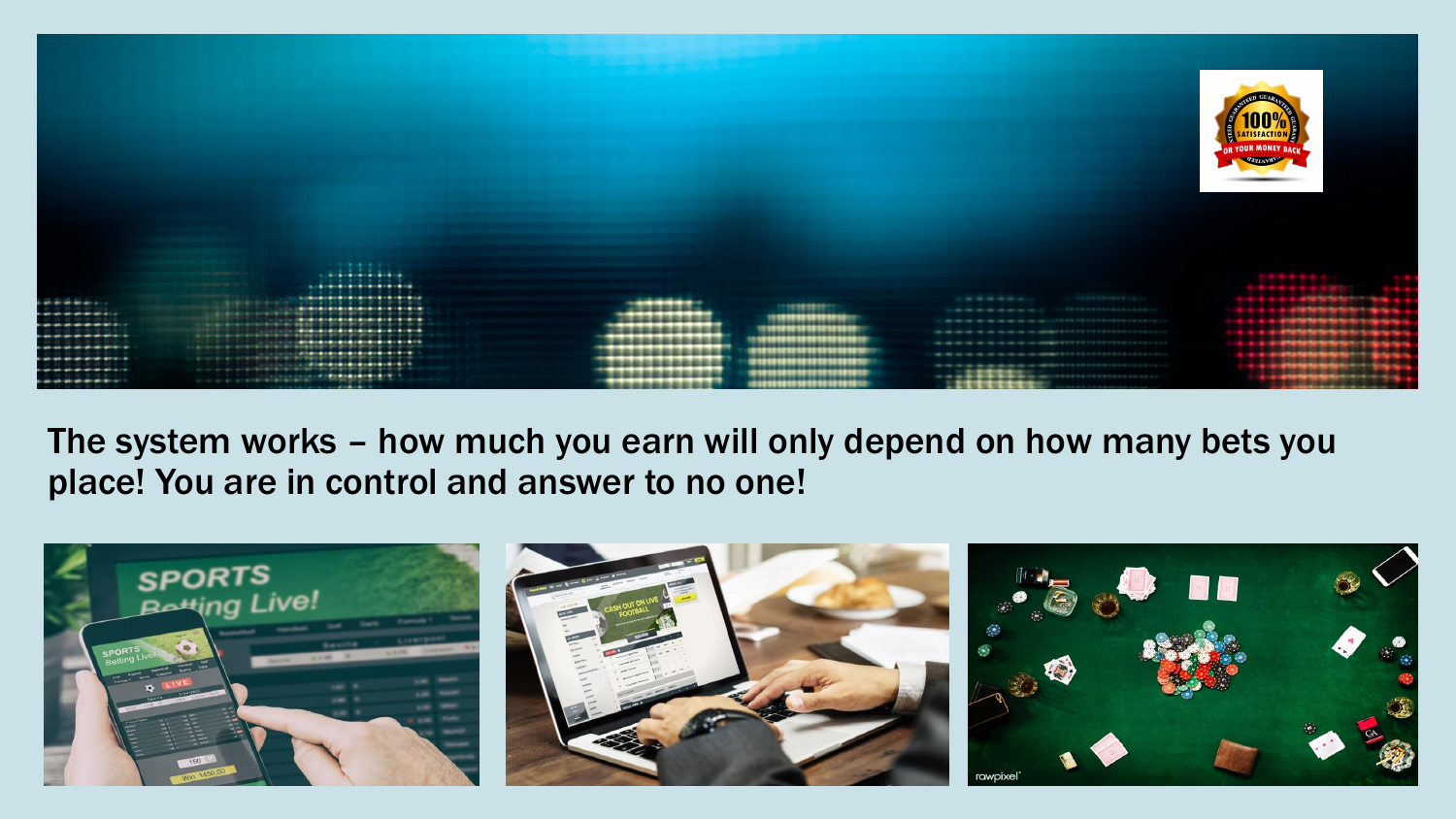

- The nature of our system does not allow you to bet massive amounts, so no get rich quick schemes here, I'm afraid.
- Just a nice steady income of £10 £20 or £30 profit per bet is the normal. But sometimes it will go against the odds and you will win much more, £50 - £60, even £100 plus, per bet!

Pay-outs go straight to your account as soon as the bet finishes!

### Withdraw your profits any-time…

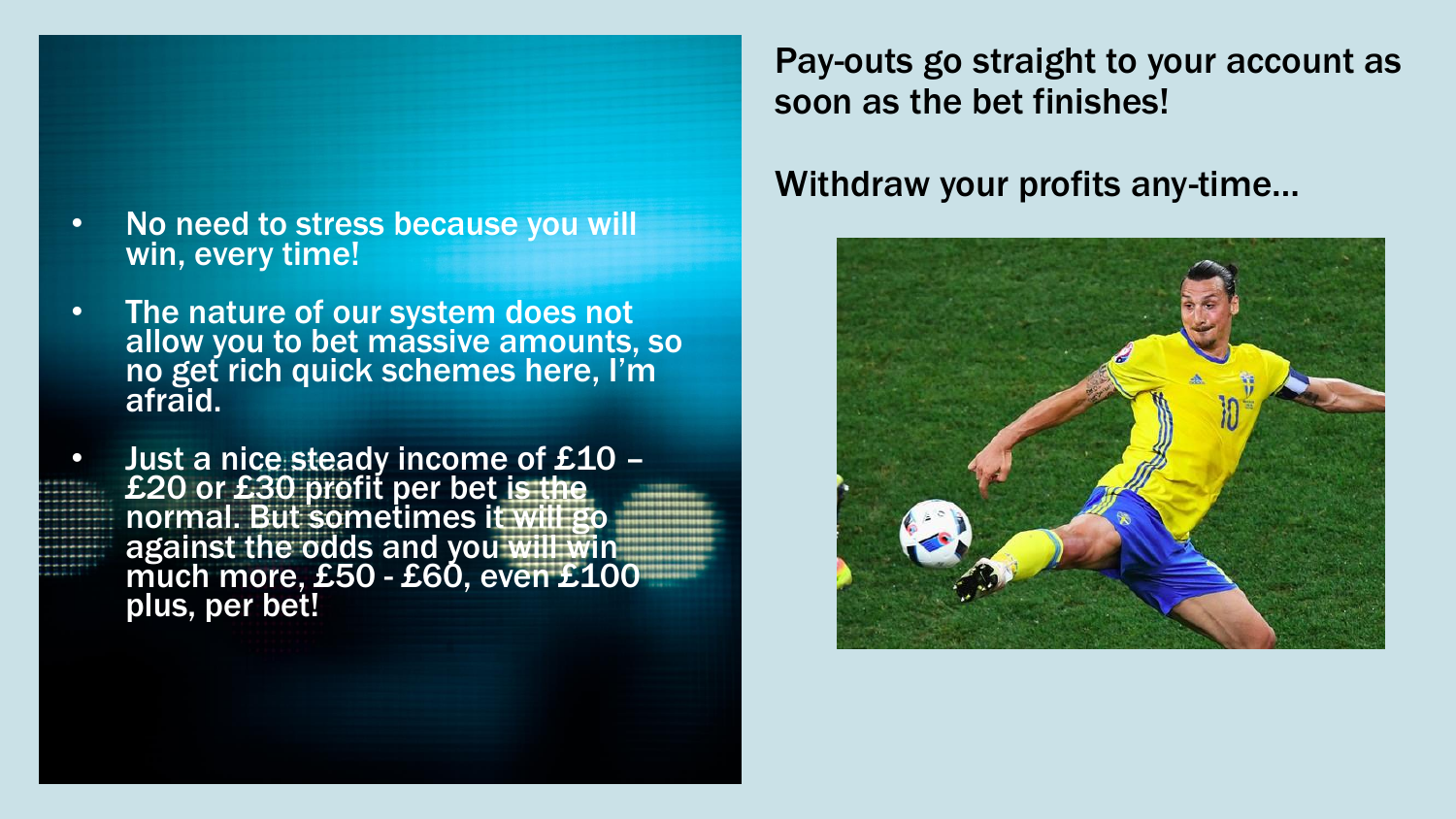

# OUR GUARANTEE!

We guarantee if you follow the system, you can easily make your initial joining fee back within the 1<sup>st</sup> week, depending on how many bets you do! That's guaranteed, or your money back…



Please note: You will need to open various accounts to operate this system.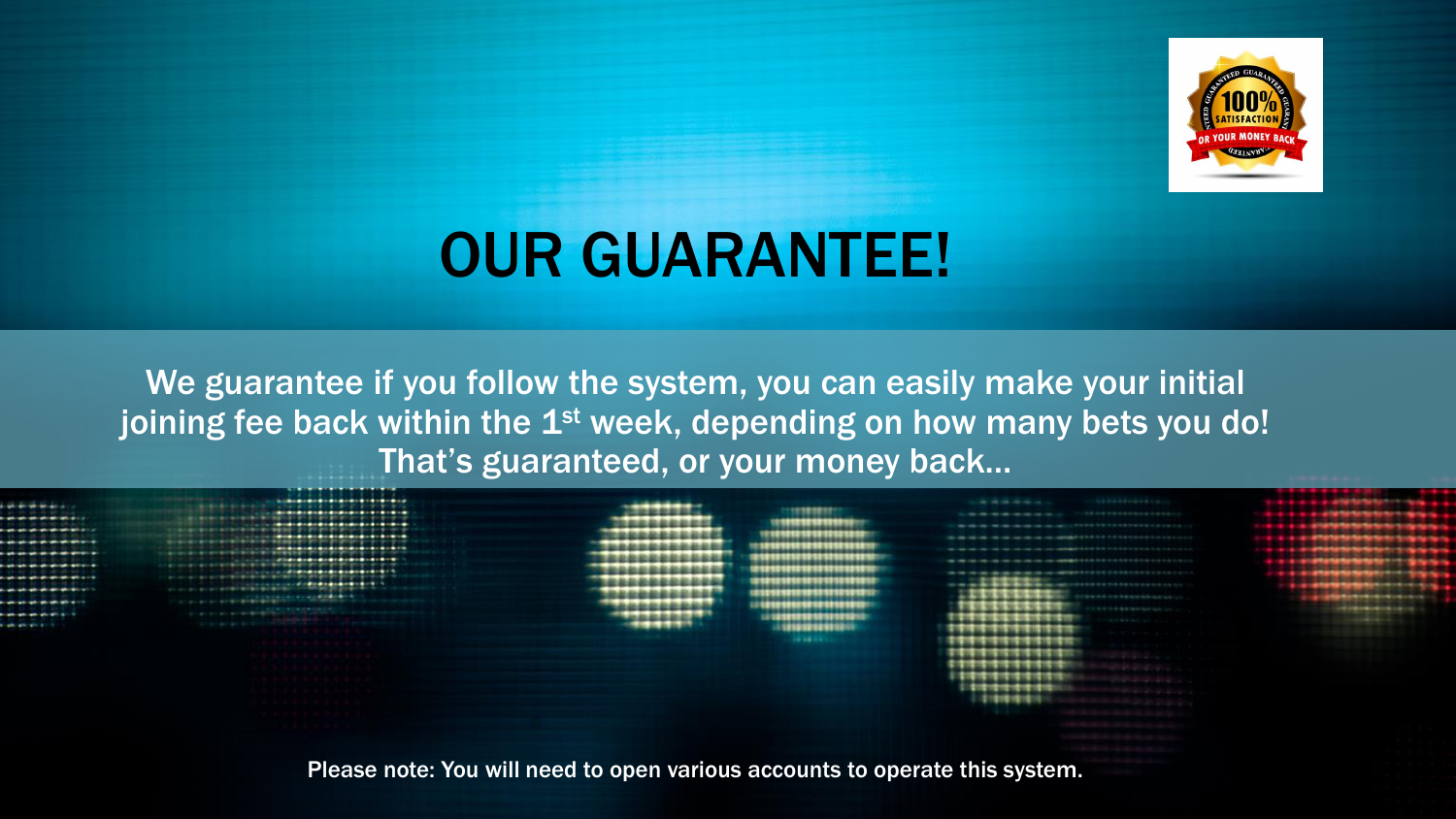### Promotional Offer!

### We'll give you FREE crypto that could be worth millions £££'s in years to come!

#### Yes, that right!

As a thankyou for trusting us and joining we'll give you FREE, amazing crypto currency that is taking the world by storm!

The amount we give you can vary depending on what we can acquire at the time you join! It can be anything from \$30 to \$400. If you just hold on to it, it could be worth a small fortune in a few years!

Its doubled in value in the last month alone!

FREE BONUS!



We will also show you how to get more of this amazing crypto for FREE, so you can build it up and cash out when you wish, but we advise you hold it for at least 3 years!

Examples to get more crypto for FREE!

- Shop on Ebay
- Refer a friend

1.2 million already joined, get in now while its free!